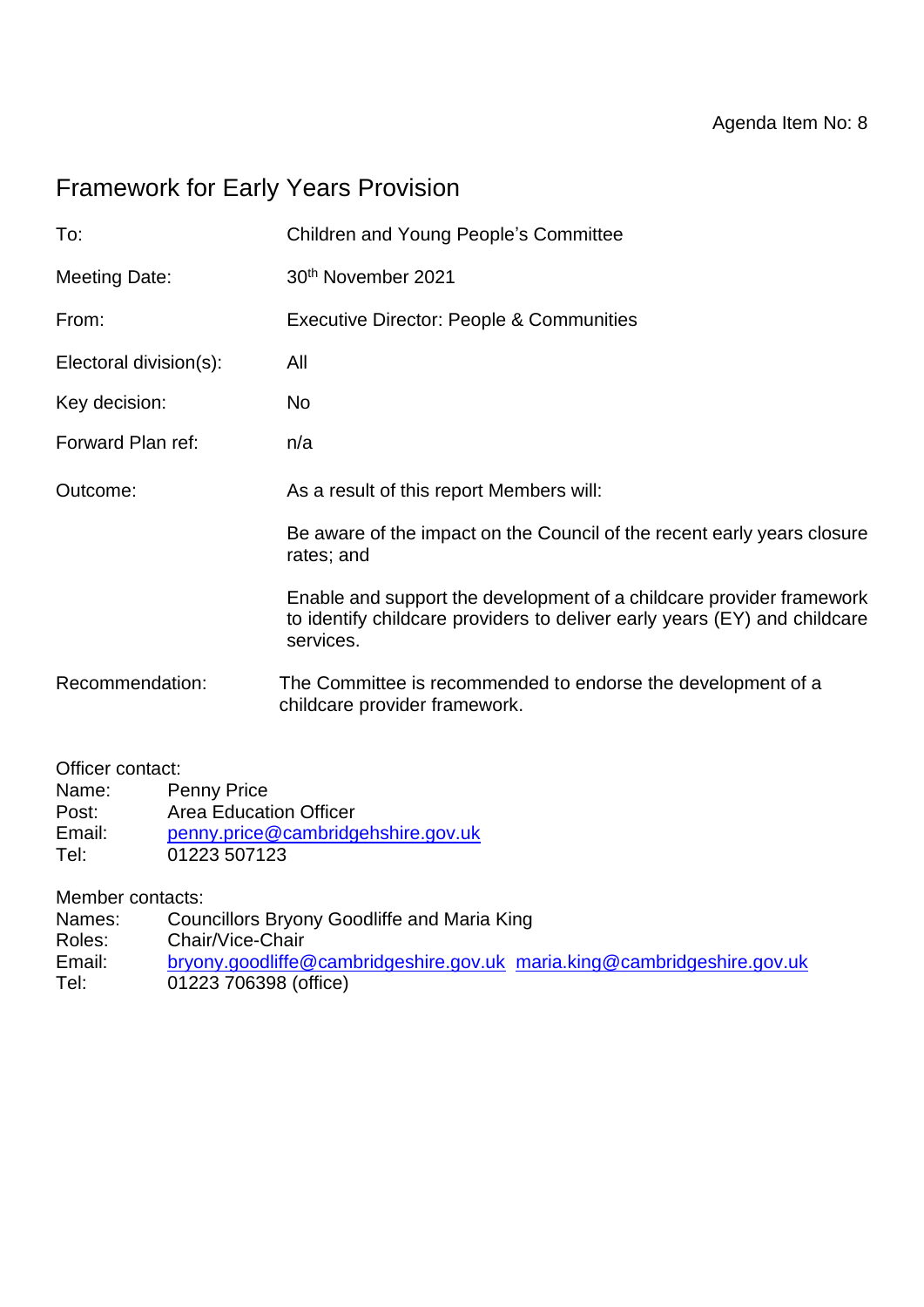#### 1. Background

1.1 The Council's Statutory Duties

The Childcare Act 2006 placed specific sufficiency duties upon Local Authorities (LAs), including to secure:

- sufficient and suitable childcare places to enable parents to work, or to undertake education or training which could lead to employment;
- sufficient and suitable early years places to meet predicted demand; and
- free early years (EY) provision for all 3 and 4-year olds of 15 hours per week 38 weeks per year (570 hours per year).
- 1.2 The Education Act 2011 extended LAs' duties to include an entitlement of 570 hours of free early education per year for eligible two-year olds, from the term following their second birthday.
- 1.3 The Childcare Act 2016 further extended LAs' duties such that, since September 2017, children aged three and four from working families who meet the qualifying criteria (Appendix 1), have been entitled to an additional 570 hours of free childcare, providing them with a total of 1040 hours of free childcare (equivalent to 30 hours per week for 38 weeks per year).
- 1.4 EY providers receive funding for childcare places from the Council as part of the EY Single Funding Formula, from the EY block of the Dedicated Schools Grant. The funding allocation is based on the number of childcare hours provided. Payments to childcare providers for breakfast and after school childcare are usually made by parents.
- 1.5 The Council's Constitution defines a key decision as one which 'results in the Council incurring expenditure or making savings in a single transaction, in excess of £500,000.' Therefore, given the potential contract value of most EY provision, it is currently necessary to seek Committee approval to carry out a tender process to identify new EY providers.
- 1.6 In September 2021, the Children and Young People's (CYP) Committee received a report seeking approval to tender for a new childcare provider in Arbury. The Committee were advised that a further report would be presented to them with options to streamline the process and reduce the time required to tender, whilst continuing to meet procurement regulations.

#### 2. Recent Early Years Issues

- 2.1 In 2020, the EY provider located at Trumpington Park Primary School informed officers that they could no longer provide childcare. The setting was well attended and located in a busy and growing area of Cambridge City. Despite best efforts and support from officers the closure could not be avoided. Further investigation revealed that there were insufficient places to accommodate all the children elsewhere should the setting close and there was insufficient lead-in time to run a tender process to identify a new childcare provider. Due to this unique situation, the decision was made that the Council would take over the childcare setting and run it as 'provider of last resort' (see Appendix 2).
- 2.2 Although running the setting directly enabled, and continues to enable, the Council to meet its sufficiency duty, it is not ideal. The cost to the Council to directly run childcare provision is significantly higher due to its terms and conditions of employment, on-costs and pay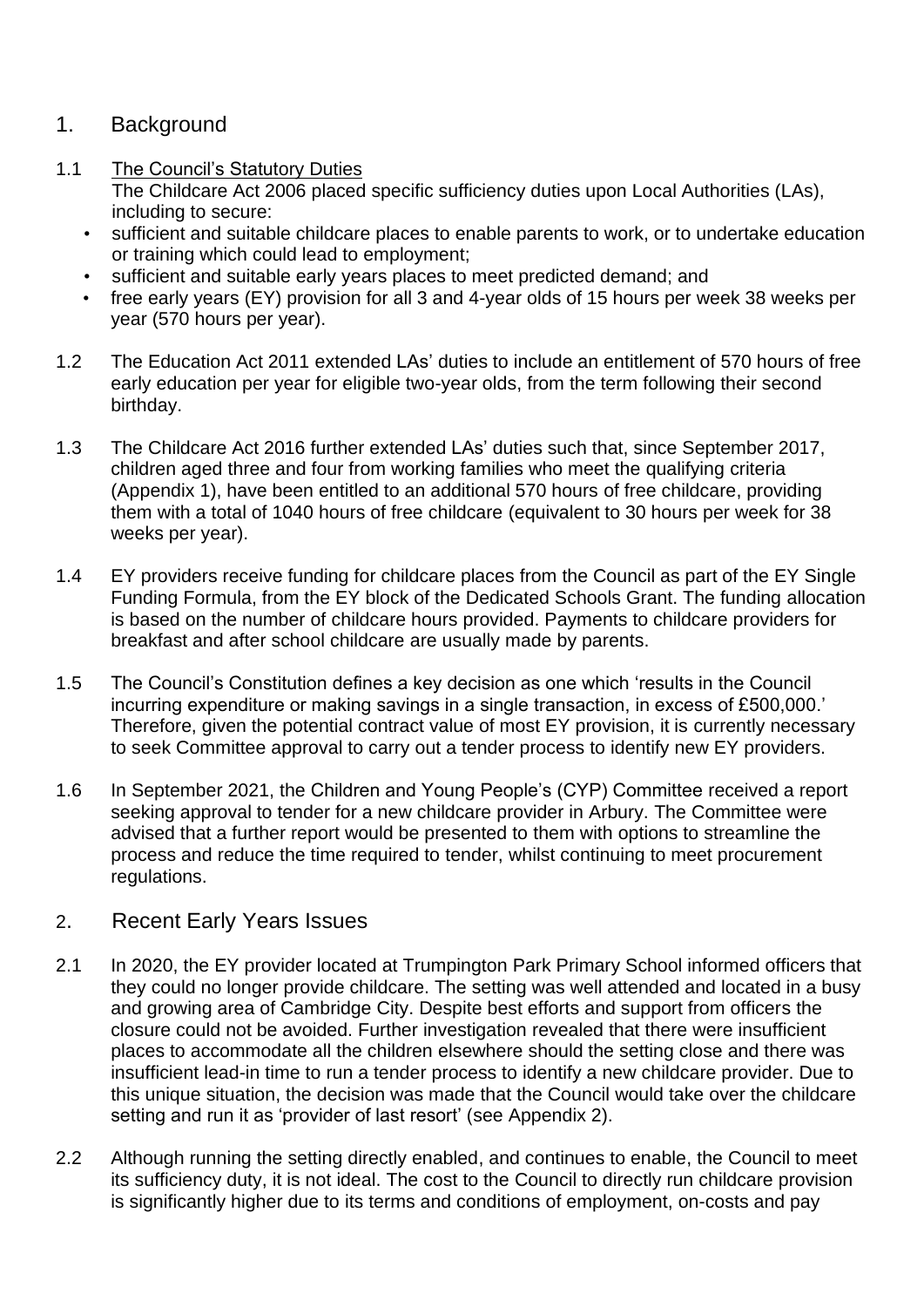scales than funding a private, voluntary or independent provider to do this. There is also a considerable amount of officer time required to establish and run the provision, including Human Resources input to the TUPE (Transfer of Undertakings (Protection of Employment)) and due diligence process, finance officer time for budgets and forecasting, and EY service adviser time for set up and to line manage the provision.

- 2.3 In September 2021 a paper was submitted to CYP Committee seeking approval to tender for a new childcare provider in Arbury. The setting, run by the Early Years Alliance, had advised the Council that they no longer wished to manage and operate the EY setting. As the setting is based in a former caretaker's bungalow belonging to the Council, and there is an identified need for the places in this area of the City, it is necessary to carry out a tender process to identify a new childcare provider.
- 2.4 This month, officers have been advised of the closure of a number of settings across the County, these settings plan to close with almost immediate effect. One of these, located at Fulbourn, operates out of a County owned venue. Significant support has been provided with the aim to sustain the EY provision and prevent closure, however, when a setting is experiencing recruitment issues this is not always possible.
- 2.5 Given the potential time required for tendering, OfSTED (the Office for Standards in Education) registration and Committee approval there is a risk that in cases such as this, the notice period of three months required of an EY provider is insufficient to carry out all the necessary processes, identify a new childcare provider and to ensure that there is no loss of service to families. Such a loss would not only cause considerable upheaval to children and parents, but it would also place at risk the Council's ability to meet its statutory EY sufficiency duty.
- 2.6 Should it not be possible to identify a childcare provider to run a setting where EY places are required prior to the closure of a setting, the responsibility to provide those places could again fall to the Council as Provider of Last Resort. In these circumstances an alternative approach is required.
- 3 Early Years Childcare Framework
- 3.1 In order ensure that the Council can continue to meet its childcare sufficiency duty and to avoid being in a position where it becomes the provider of last resort, officers have investigated the option of establishing a Childcare Framework to identify childcare providers when needed, both at short notice and when service agreements and leases are approaching the point at which they are to terminate, and a tender is required.
- 3.2 Soft market testing has been carried out to assess the interest from the market in such a framework. The response to this has been extremely positive with a wide range of childcare providers from all areas of the County, confirming their interest in joining such a framework. This provides a clear indication that the framework could provide the Council with high quality childcare providers across Cambridgeshire when required.
- 3.3 Checks on childcare providers would be carried out at the application stage, officers would then be able to call on the framework and identify a suitable childcare provider within a shorter period of time than when carrying out individual tenders.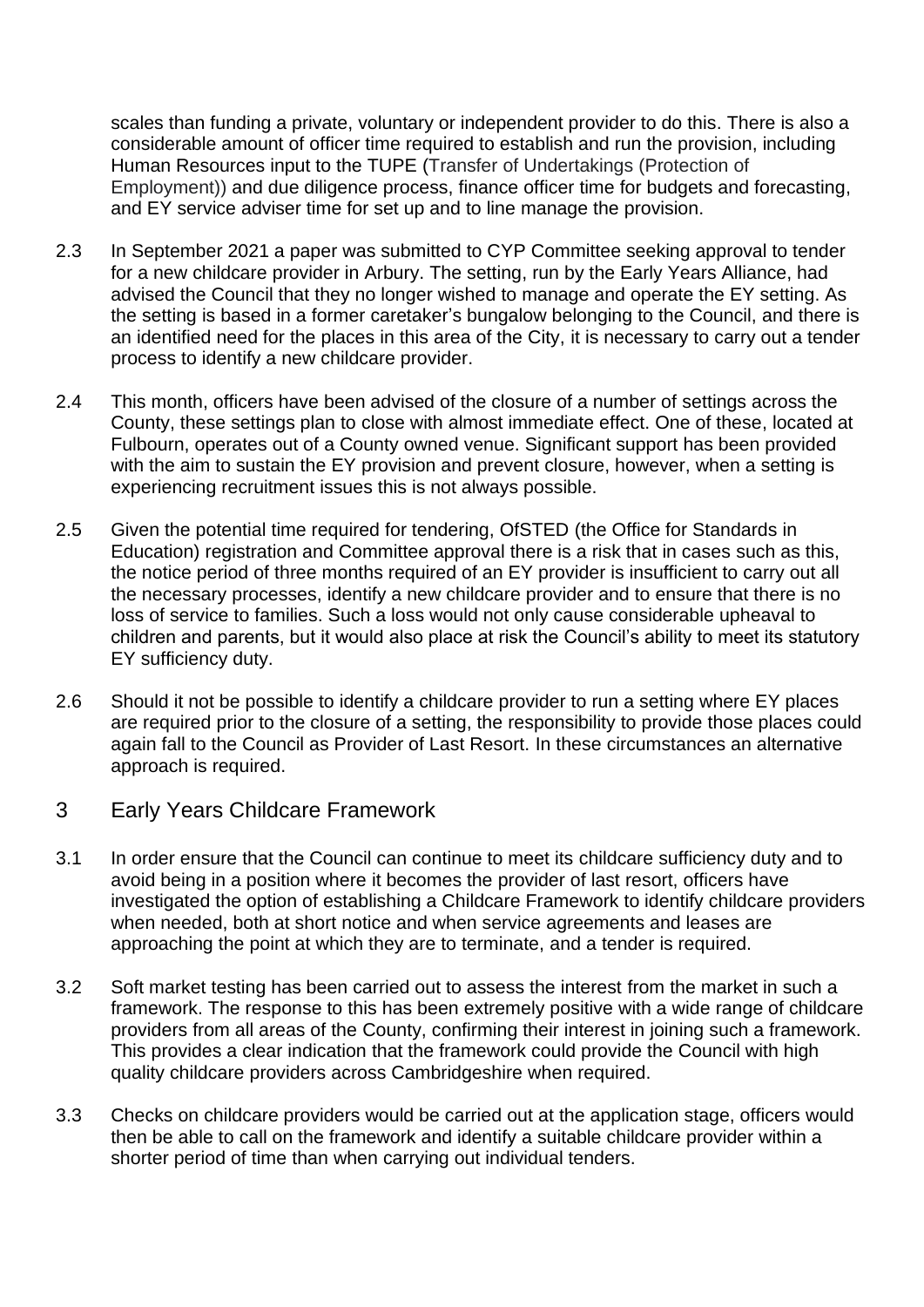3.4 Guidance will be sought from procurement and Pathfinder Legal Services during the set-up of the framework. It is proposed that the framework be an 'open' framework to ensure that there is the opportunity for new and additional childcare providers to join the framework if needed and to meet the requirements identified.

### 4. Alignment with corporate priorities

4.1 Communities at the heart of everything we do

The report above sets out the implications for this priority in 2.4, as it is important that parents can access a childcare place in their community.

4.2 A good quality of life for everyone

This corporate priority is explicit throughout the report as it relates to early years provision, which not only supports children to learn, thrive and achieve their full potential but also supports parents to undertake learning and to work.

4.3 Helping our children learn, develop and live life to the full

This corporate priority is explicit throughout the report as it relates to young children gaining access to EY education which will support their learning and development. This is key to securing optimal outcomes for all children, as well as supporting their wellbeing and playing an important role in safeguarding them.

- 4.4 Cambridgeshire: a well-connected, safe, clean, green environment This corporate priority is evident in paragraph 2.4 in the report, which relates to EY provision within the community. This supports parents to access childcare close to home and therefore reduces the need to travel.
- 4.5 Protecting and caring for those who need us High quality EY provision plays a role in caring for and safeguarding all children who access it. The provision referred to within the report covers EY education for funded 2-year olds, 3- and 4-year olds and childcare for the children of all ages of working families.

### 5. Significant Implications

5.1 Resource Implications

The approval of a framework will reduce the time required by officers to carry out full tenders in the future and the potential that the Council will need to take on and run EY and childcare provision as the provider of last resort. As set out in 2.2, there may be considerable financial cost to the Council if it is necessary to act as provider of last resort in the future, in addition to officer time required to seek approval to tender and carry out individual tenders for future childcare opportunities.

- 5.2 Procurement/Contractual/Council Contract Procedure Rules Implications The process to seek a new provider would be undertaken in line with the Council's procurement procedures. The Procurement team would advise on the establishment of an 'open' Framework and its subsequent implementation.
- 5.3 Statutory, Legal and Risk Implications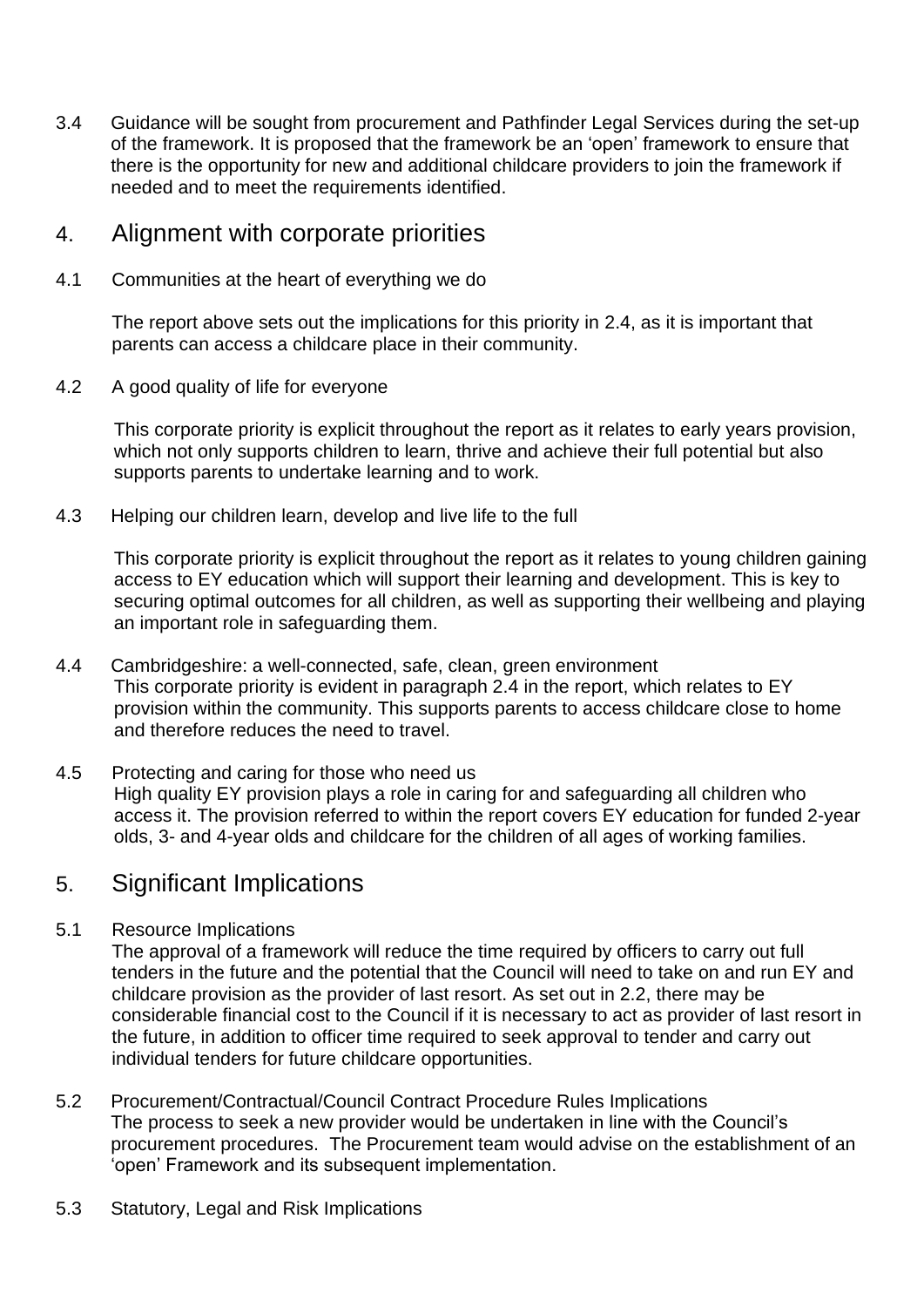The report above sets out the implications for this priority in paragraph 1.1, 1.2, 1.3 and 1.5.

- 5.4 Equality and Diversity Implications Sufficient good quality early years provision is essential in securing better outcomes for all groups with the community.
- 5.5 Engagement and Communications Implications Where an existing provider gives notice that it intends to cease operating, the Council will send a letter to parents of children who access the current setting, to inform parents of the changes and how they can continue to access their free EY entitlement. Support will also be provided to both the existing and new provider to ensure that parents remain fully informed throughout the process and are aware of the changes.
- 5.6 Localism and Local Member Involvement The Local Member will be fully briefed in respect of any changes to EY and childcare provision in their ward.
- 5.7 Public Health Implications The following bullet points set out details of significant implications identified by officers:
	- There is good evidence that EY settings can do much to promote good nutrition and physical activity especially when habits are being formed.
	- There are strong links between education and health.
	- Improving school readiness is part of the Public Health Outcomes Framework
- 5.8 Environment and Climate Change Implications on Priority Areas (See further guidance in Appendix 2): This will depend on the successful childcare provider. Assurance relating to requirements for minimising carbon, will be sought via the social value questions in the tender.
- 5.9 Implication 1: Energy efficient, low carbon buildings. Positive/neutral/negative Status: Neutral Explanation: The service will operate from various Council premises across the county and the successful provider will not have the ability to influence this.
- 5.10 Implication 2: Low carbon transport. Positive/neutral/negative Status: Neutral Explanation: There is no transport element to the proposed open framework.
- 5.11 Implication 3: Green spaces, peatland, afforestation, habitats and land management. Positive/neutral/negative Status: Neutral Explanation: There is limited outdoor space attached to most Council EY venues, however, assurance that it will be sought that all outdoor space will be maintained in an appropriate manner.
- 5.12 Implication 4: Waste Management and Tackling Plastic Pollution. Positive/neutral/negative Status: Neutral Explanation: The is limited opportunity to make a significant difference.
- 5.13 Implication 5: Water use, availability and management: Positive/neutral/negative Status: Neutral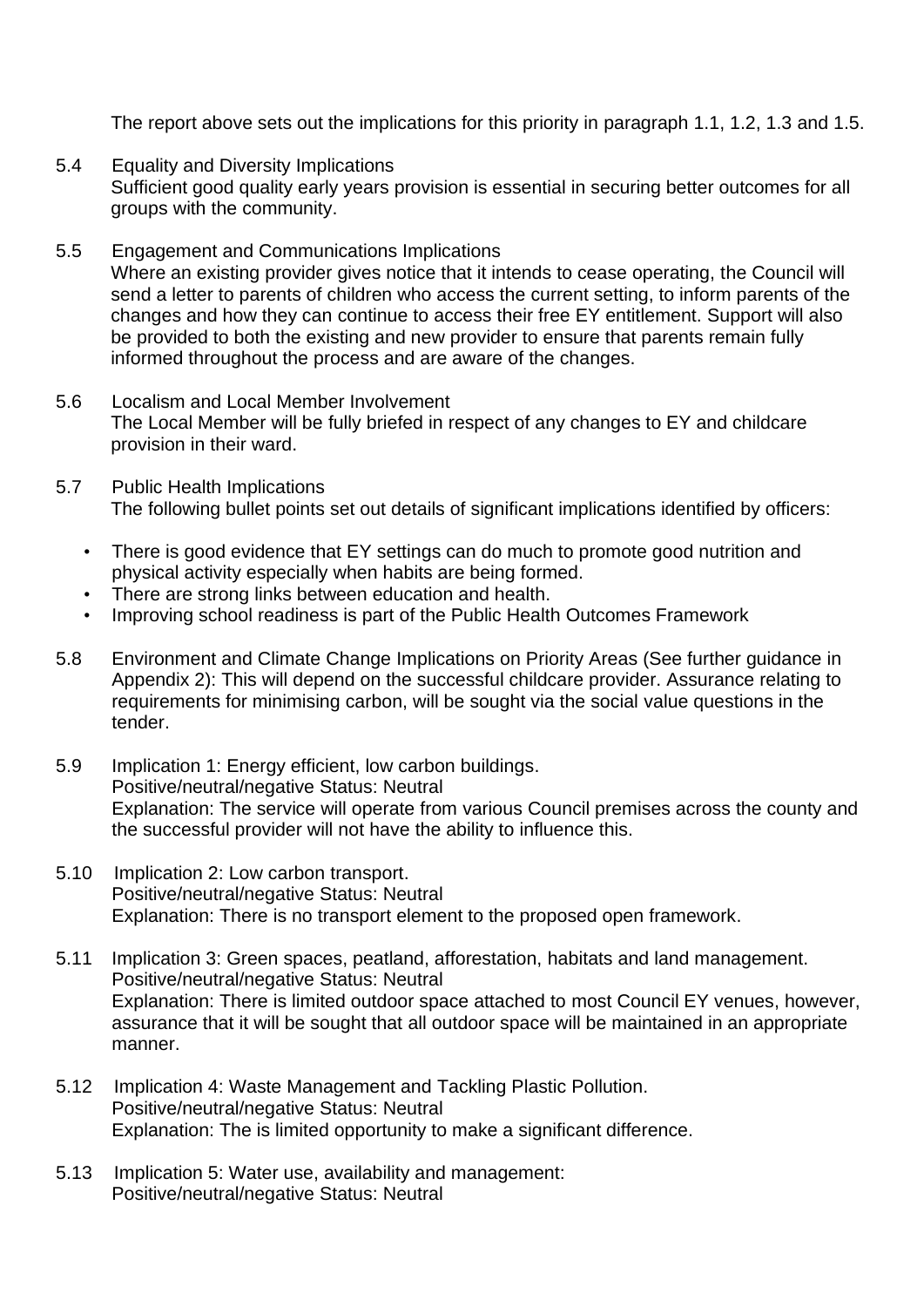Explanation: The is limited opportunity to make a significant difference.

- 5.14 Implication 6: Air Pollution. Positive/neutral/negative Status: Neutral Explanation: The is limited opportunity to make a significant difference.
- 5.15 Implication 7: Resilience of our services and infrastructure and supporting vulnerable people to cope with climate change. Positive/neutral/negative Status: Positive Explanation: Providers will be encouraged to influence those in their care about climate change and positive behaviour relating to this. This will help build resilience in our communities.

Have the resource implications been cleared by Finance? Yes Name of Financial Officer: Martin Wade

Have the procurement/contractual/ Council Contract Procedure Rules implications been cleared by the LGSS Head of Procurement? Yes Name of Officer: Henry Swan

Has the impact on statutory, legal and risk implications been cleared by the Council's Monitoring Officer or LGSS Law? Yes Name of Legal Officer: Fiona McMillan

Have the equality and diversity implications been cleared by your Service Contact? Yes Name of Officer: Jon Lewis

Have any engagement and communication implications been cleared by Communications? Yes Name of Officer: Simon Cobby

Have any localism and Local Member involvement issues been cleared by your Service Contact? Yes Name of Officer: Jon Lewis

Have any Public Health implications been cleared by Public Health? Yes Name of Officer: Raj Lakshman

If a Key decision, have any Environment and Climate Change implications been cleared by the Climate Change Officer? Yes Name of Officer: Emily Bolton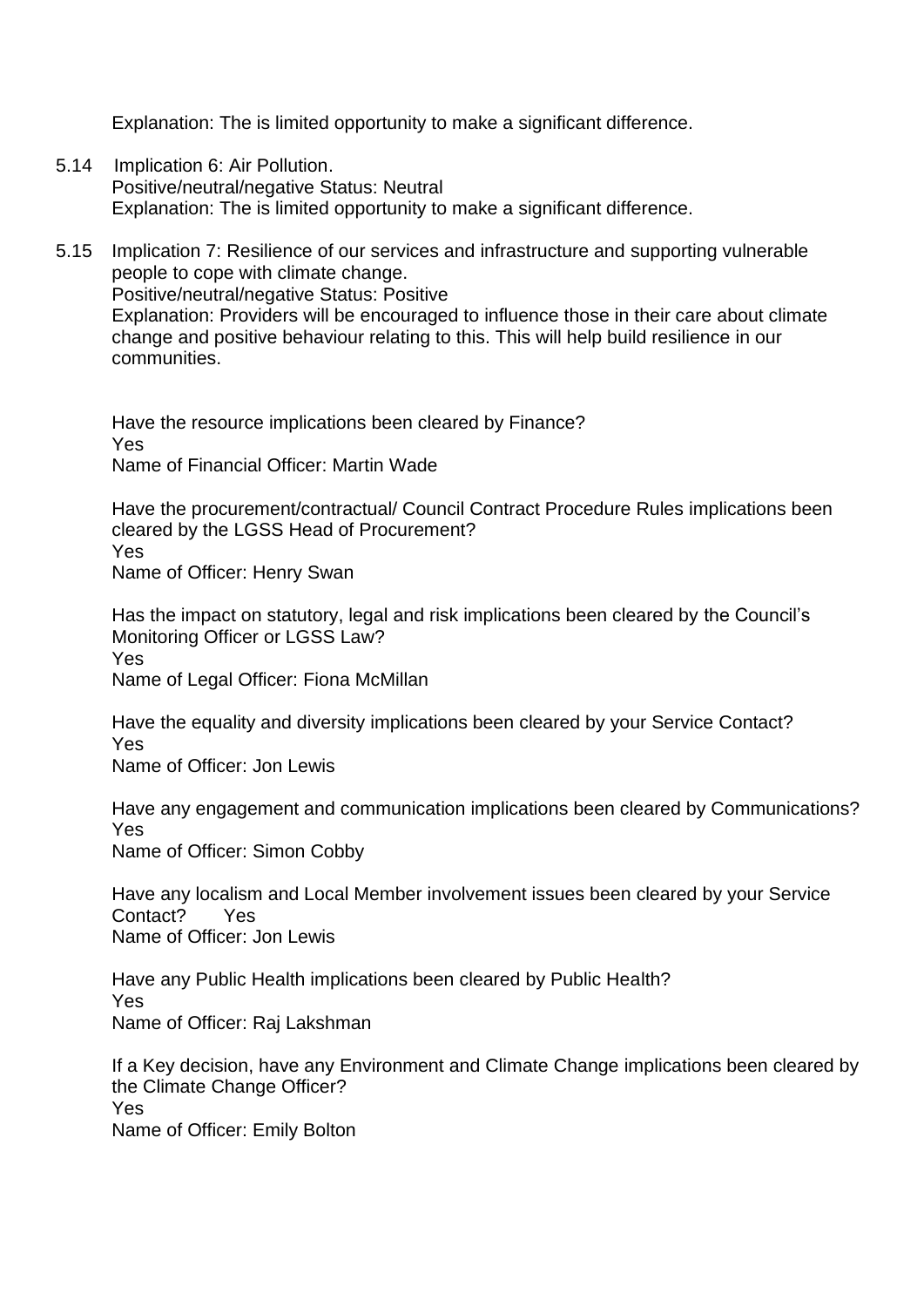# 8. Source documents guidance

- 8.1 [Early education and Childcare Statutory Guidance for Local Authorities \(DfE June 2018\)](https://assets.publishing.service.gov.uk/government/uploads/system/uploads/attachment_data/file/718179/Early_education_and_childcare-statutory_guidance.pdf)
- 8.2 [The Childcare Act 2066 S8.1](https://www.legislation.gov.uk/ukpga/2006/21/pdfs/ukpga_20060021_en.pdf)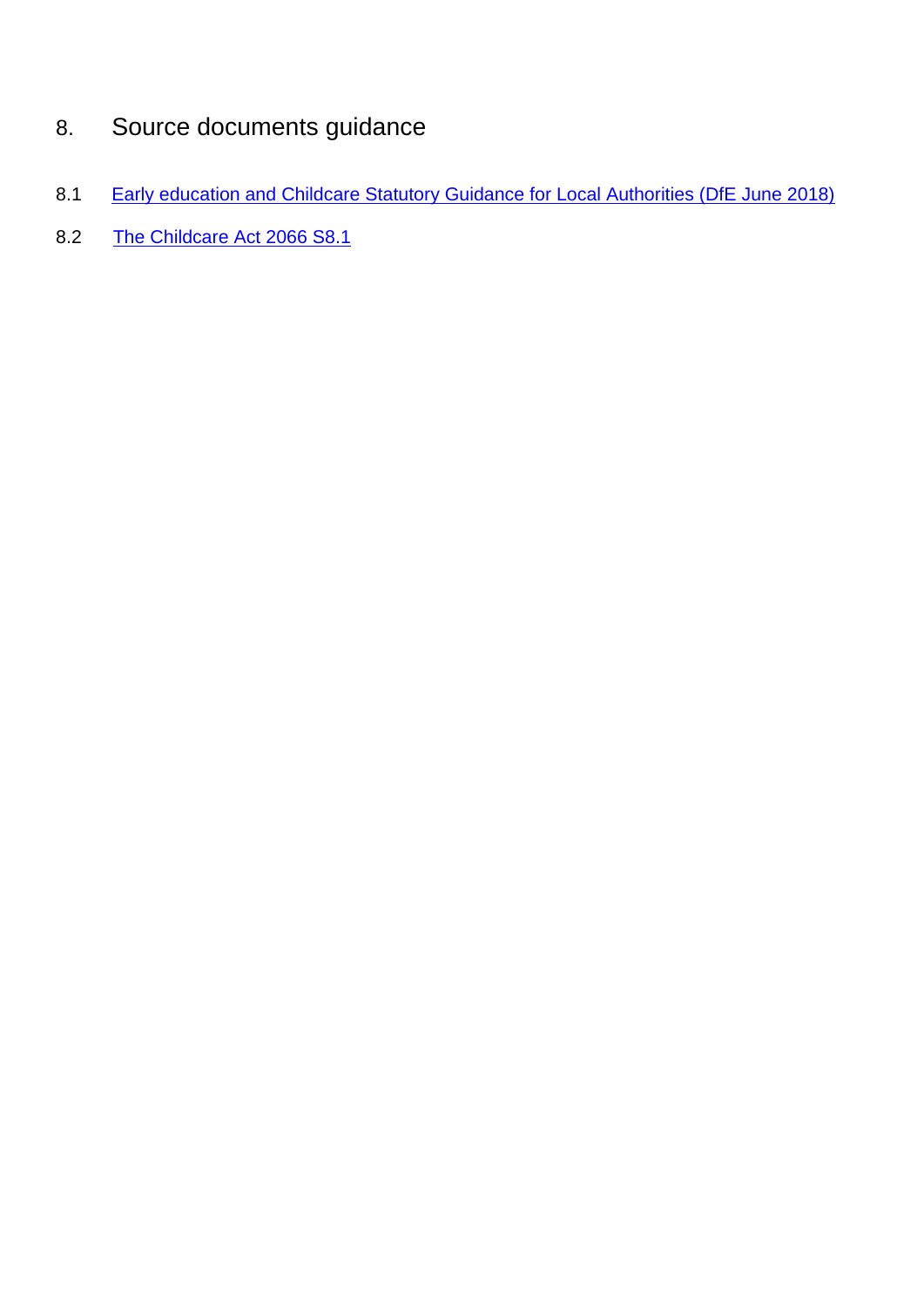### Appendix 1

Extended entitlement criteria, for working parents to access an additional 570 hours of childcare.

- 1 Both parents are working (or the sole parent is working in a lone parent family)
- 2 Each parent earns, on average, a weekly minimum equivalent to 16 hours at national minimum wage and less than £100,000 per year